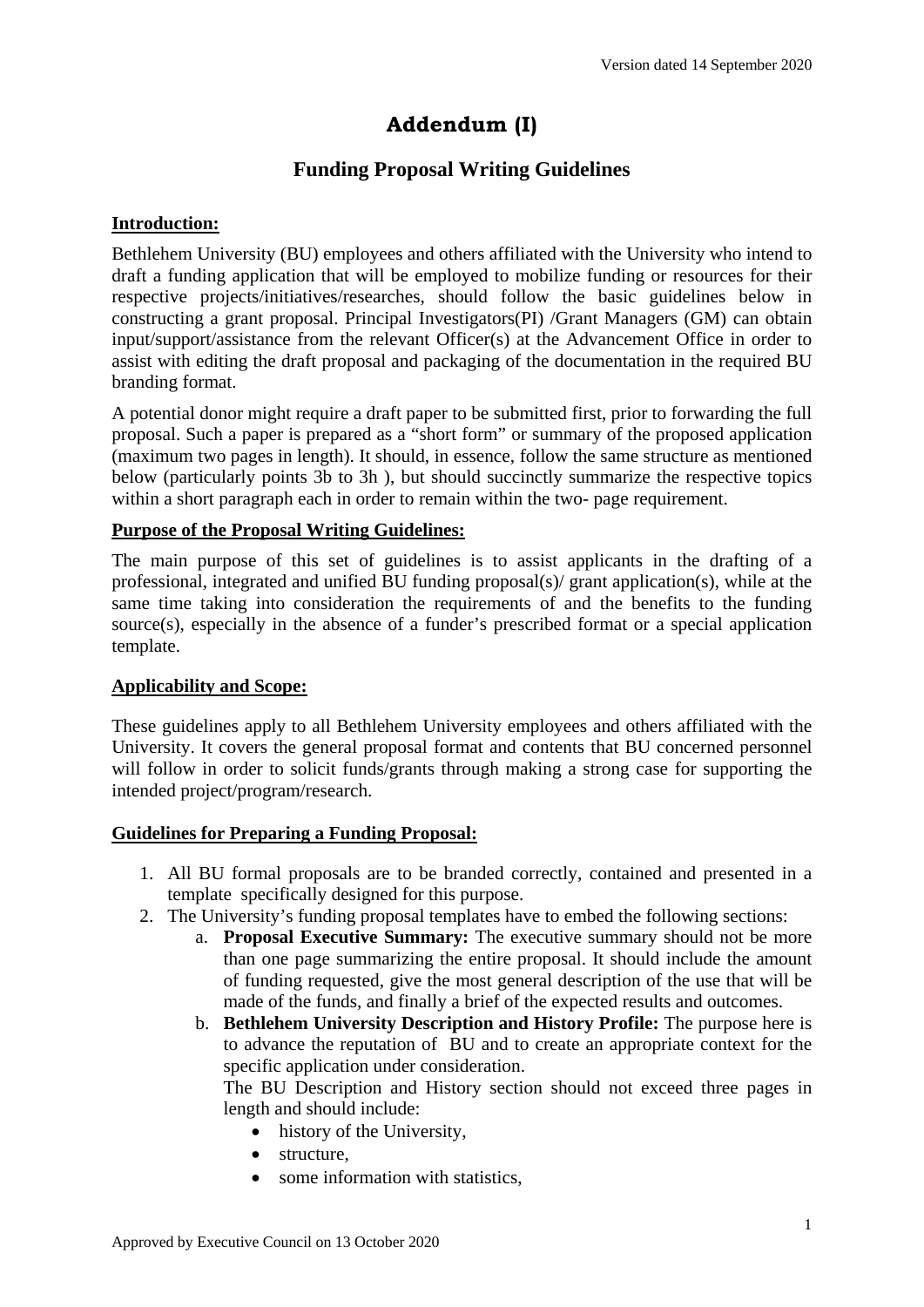• major accomplishments of the University.

Use only the attached BU profile statement approved by the Executive Council for this purpose, and not to mention the updating of the information and statistics regularly.

Other information to be added about the office/department/unit that will be involved in carrying out the activities that will be funded by the requested grant, its major accomplishments and relevant experience, established partnerships and relationships that will be important to carrying out the activities funded by the grant, and an explanation of how the description provided makes the University an appropriate grantee.

Information about prior grants received from the same funding source to which the proposal will be sent should be highlighted in this section.

- c. **Project Background:** In this section, maximum 5 pages in length, the proposal writer should introduce the project/program/research that is seeking funding directly in alignment with the strategic goals of BU, in order to position the proposal strategically. Background information should provide the funder with an explanation of the problem that has created the need for the project/program/research to be funded by the requested grant. It should provide evidence that the problem exists as well as that the proposed project/program/research will contribute to a solution to the problem or will reduce the harmful impact of the problem (if any). In order to add more value to the proposal, background information, if possible, should highlight media and government publications suggesting that the problem is a high priority and that the proposed solution is one that decision-makers support and believe in. It is necessary that the funder who finishes reading this section knows why the intended project/program/research should be funded over others.
- d. **Statement of Need:** Maximum two paragraphs that particularly concentrate attention on the beneficiaries - their geographic location, profile, needs…etc. in several segments, and the rationale or motivation for introducing the envisaged intervention.
- e. **Project Narrative/Description:** The project description varies widely in length depending on the size and scope of the project/program/research that will be funded and the size of the award being sought. It addresses the question as to how the problem described in the previous section(s) will be addressed and thus contains the bulk of the proposal. It also describes the expected results/outcomes, the implementation methodology, duration and practical action plans, responsible parties, target dates for completion and intended reporting mechanisms to funding partners. Most often, this section includes also information about the staff who will work on the project/program/research, their experience and qualifications to perform the activities/tasks that will be funded.

A simple and useful structure is to break the project down into component goals or categories. Using each goal/category as its own heading and under each heading list and describe the activities/tasks that will be funded and how achievement of that goal/category will be defined and measured. Inclusion of visual representations – including charts, diagrams, tables, maps, milestone indicators, etc. are all encouraged in order to keep the funder interested and to visually highlight the important points. Nevertheless, the proposal writer should always keep focusing on the intended intervention's results, outcomes, and benefits.